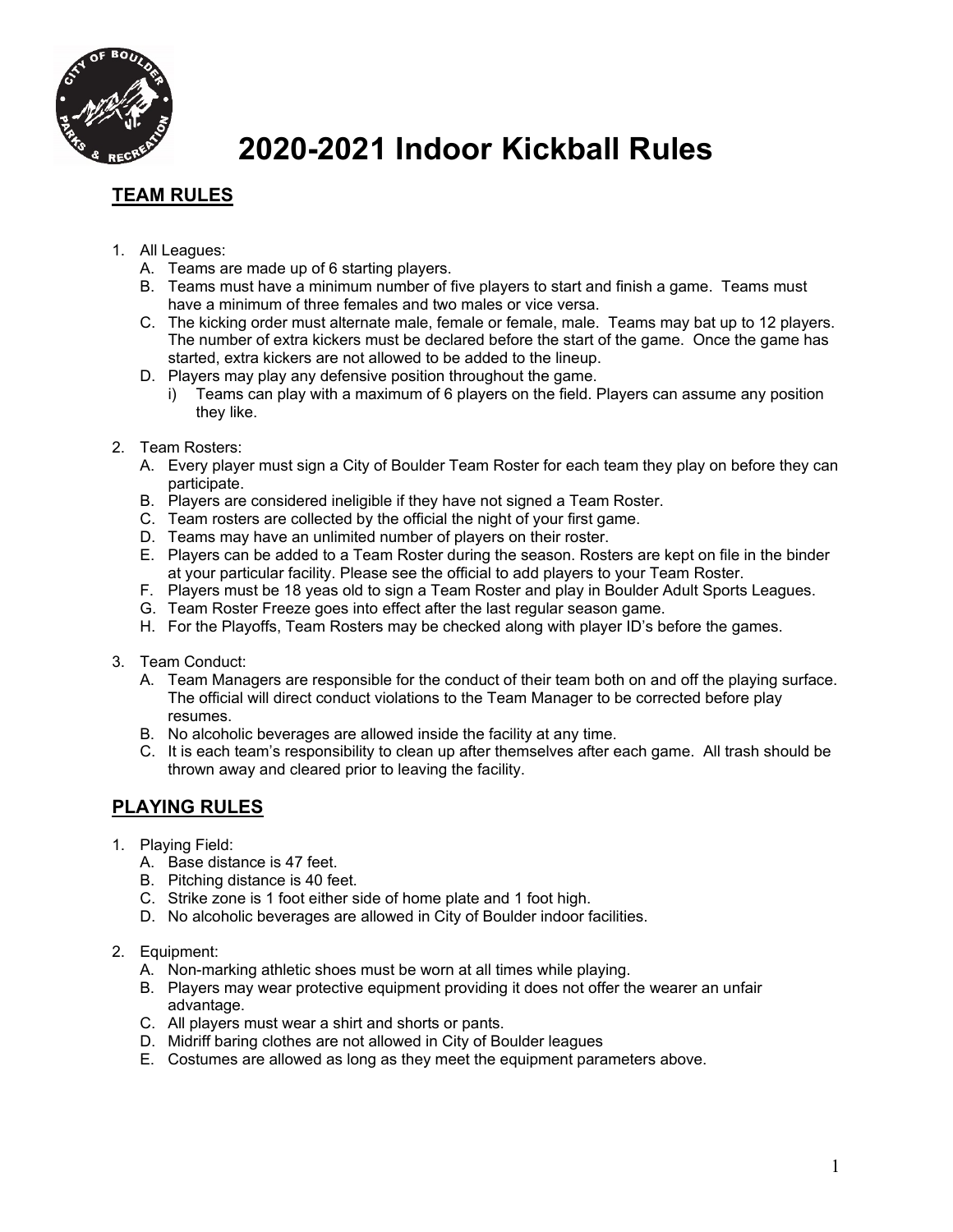- 3. Game Play:
	- A. A game is considered a complete/regulation game if seven innings have been played, the time limit has expired, or the home team has scored more runs in six and a half innings, whichever comes first.
	- B. Run Spread Rule: 15 runs after 3 innings, 10 runs after 4 innings.
	- C. Game time is forfeit time. 6:30 PM games only: If a team does not have the minimum number of 5 players to start a game, the team with the legal number of players has the option of asking for an immediate forfeit or to start the game clock and allow the other team up to ten minutes to field enough players to play. If the team short on players is able to field a team within the ten minute grace period the game will then start in the 2<sup>nd</sup> inning with the remaining time on the click. Failure to field 5 players within the ten minutes will result in a forfeit.
	- D. Games will end at the 45 minute mark regardless of the score (including ties). In the event of an unfinished inning the score will revert back to the last full inning played.
	- E. Extra Inning Rule: Games tied after the end of 7 innings with time left on the clock will go to a one pitch game. Any foul ball is an out. The start of the inning begins with the last player who kicked in the previous inning on 2<sup>nd</sup> base with no outs. After one extra inning and the game is still tied, the last player who kicked from the previous inning will start on  $3<sup>rd</sup>$  base. This procedure will continue for any subsequent extra innings until the winner of the game is determined or the game time has expired.
- 4. Pitching/Catching
	- A. No bouncies. A pitch that is higher than one foot at the plate, and called as such, results in a ball. The ball can bounce as high as it wants as long as it is no higher than 1 foot when crossing the plate.
	- B. The pitcher must stay behind the pitching tape until the ball is kicked. Failure to do so results in a ball.
	- C. No player may field in front of the pitcher other than the catcher, and no player may advance in front of the red line 30 feet from home plate until the ball is kicked. Failure to abide by this rule results in a ball.
	- D. The catcher must stay directly behind the kicker and may not cross home plate before the ball is kicked. Failure to abide by this rule results in a ball.
	- E. Pitchers must stay behind the pitching tape when pitching.

### 5. Kicking

- A. Kick count starts at 1-1.
- B. All kicks must be made by foot.
- C. All kicks must occur at or behind home plate. A kick in front of home plate is called a foul. If that kick is caught in the air or off a wall it will be an out. If the kicked ball hits the roof or any structural support for the roof it will be considered a foul ball.
- D. Bunting is allowed, but the bunted ball must cross the "bunt line" or kick will count as a strike. Bunt line is straight grey line 5 feet in front of home plate. Any ball that does not cross the 'bunt' line will be considered a foul ball.
- E. All walls in fair territory are playable. Meaning kicks can be caught off the wall for an out and batters can kick balls against a wall.
- F. If a ball comes in contact with any one of the 3 hoops or the standards and chains connected to them on the far end of the field will be considered a live ball.
- G. If a ball goes through any one of the 3 hoops at the far end of the field it will be considered an automatic homerun.

### 6. Running

- A. Runners must stay within the base line. Fielders must stay out of the base line. Fielders trying to make an out on base may have their foot on base, but must lean out of the baseline. Runners hindered by any fielder within the base line shall be safe at the base to which they were running.
- B. Runners are not allowed to lead off the base.
- C. Runners are not allowed to steal bases.
- D. A runner off the base when the ball is kicked is out.
- E. Hitting a runner with the ball above shoulder level is not allowed. Any runner hit above the shoulders is safe. If the runner intentionally uses the head to block the ball, and is so called by the umpire, the runner is out.
- F. A ball thrown out of play will advance runners 1base.
- 7. Strikes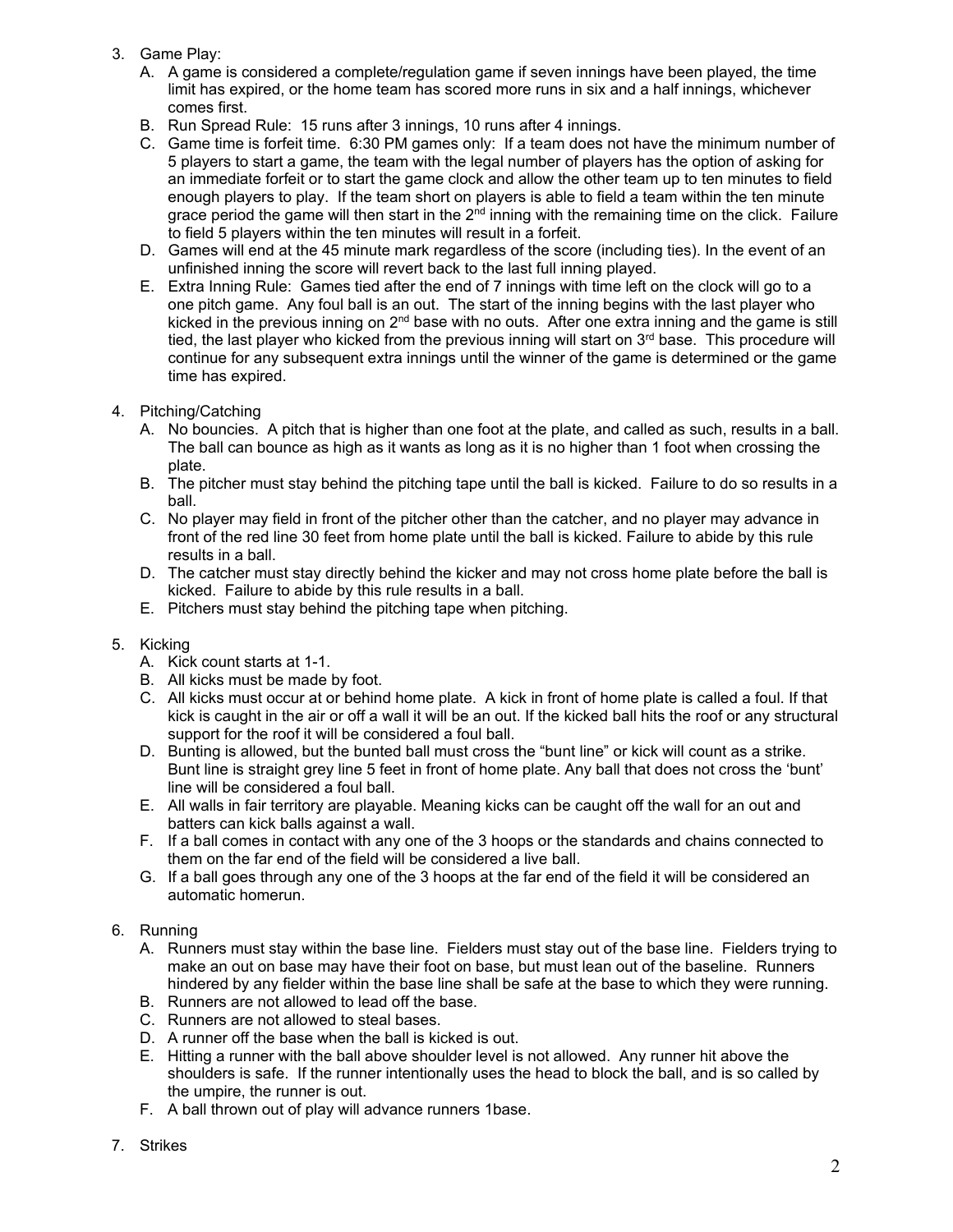- A. A count of 3 strikes is an out.
- B. A strike is a pitch within the strike zone either not kicked or missed by the kicker.
- C. The strike zone is 1 ft. high and extends 1 ft. to either side of home plate. The official has the final authority of the strike zone as the kicker's box is not marked.
- D. The kicker is declared out if they accumulate a count of 3 strikes.
	- i) EXCEPTION: If a kicker advances to a 2-strike count, then either one more strike or two foul ball strikes is an out. (The "Courtesy Foul" rule).

### 8. Balls

- A. A count of 4 balls advances the kicker to first base.
- B. A ball is:
	- i) pitch outside the strike zone.
	- ii) an illegal bouncy.
	- iii) any fielder or pitcher advancing on home plate before the ball is kicked.
	- iv) any catcher crossing home plate before the kicker or failing to field behind the kicker.

### 9. Fouls

- A. If a kicker advances to a 2-strike count, then either one more strike or two foul ball strikes is an out. (The "Courtesy Foul" rule).
- B. A foul is considered:
	- i) A kick landing out of bounds.
	- ii) A kick land in bounds, but traveling out of bounds on its own before reaching first or third base.
	- iii) A kick in front of home plate.
	- iv) A kick that does not cross the 'bunt' line.
	- v) Any ball that goes out of the gym on the fly.
	- vi) The foul lines extend from home plate to the meeting of the red 30 foot line and the gym walls on either side. (The pillars on either side of the gym).
	- vii) Any ball that comes in contact with the pipes connected to the roof or any structures hanging from the roof.

### 10. Outs

- A. 3 outs by a team completes the team's half inning.
- B. An out is
	- i) A count of 3 strikes or on the 2nd strike, two foul balls ("Courtesy Foul" rule).
	- ii) A runner touched by the ball at any time while not on base
	- iii) Any kicked ball(fair or foul) that is caught
	- iv) A ball tag on a base to which a runner is forced to run
	- v) A runner off base when the ball is kicked.
	- vi) Any ball caught off the wall or a basketball hoop on a fly.
- 11. Ball in Play
	- A. Once the pitcher has the ball in control and on the mound, the play ends.
	- B. If a runner intentionally touches or stops the ball, the play ends.
- 12. Designated Runner/Player Positions
	- A. The designated runner will be last person due up to kick that is not currently on base.
	- B. If case of injury or illness, a time-out may be requested for participant removal and replacement with a substitute of the same sex. If the participant later returns to play, the participant must be inserted in the same fielding and kicking order position previously held.
	- C. If a player is ejected, injured, or becomes ill and cannot continue, the lineup will continue in the same formation, less the player removed.
	- D. No ghost runners are allowed. If it is a player's turn to kick and that player is still on base a designated runner will be used.
	- E. The pitcher may only be replaced once per inning.
- 13. Forfeits
	- A. Non Appearance Forfeit: When a team fails to show up for their assigned game without notification. The team must pay a \$25.00 forfeit fee prior to participating in their next scheduled game.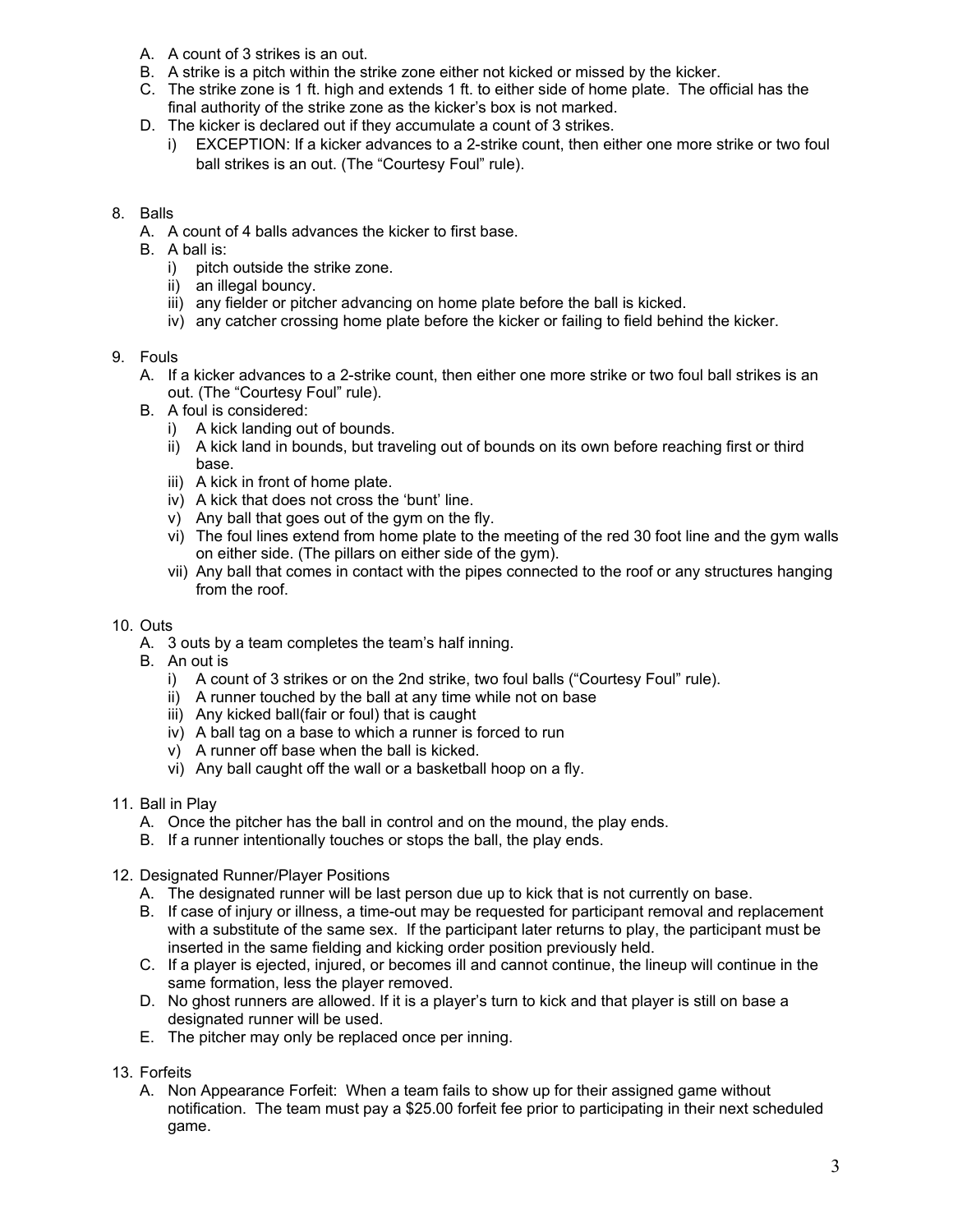- B. Failure to pay the forfeit fee shall result in another Non Appearance Forfeit. Another \$25.00 fee will be assessed.
- C. Exception: If a team has to forfeit, the team must contact the opposing team and the Sports Office at 303-413-7465 by 4:00 pm the day of the game or by 2:00 pm on Friday for games played on the weekend. If notified properly, there will be no forfeit fee charged.
- D. After 3 forfeits by a team, that team will be dropped from the league and the remaining games will be rescheduled.
- E. All fines can be paid in person or by phone at the East Boulder Community Center.

# **LEAGUE STANDING RULES**

- 1. Tiebreaker Rule: When 2 or more teams have identical win-loss records at the end of league play, the following method will be used to determine league standings.
	- A. Fewest number of forfeits (If a team has more forfeits than another team it is tied with, that team is eliminated from the tiebreaking)
	- B. Head to head (or group) (The head to head standings of the tied team, when the teams remaining in the tie have played each other equal number of times.)
	- C. Head to head (or group) run differential (within the teams remaining in the tie, in games played against each other, the team with the biggest runs for/against difference remains in the tiebreaking)
	- D. Head to head (or group) runs against (within the teams remaining in the tie, in games played against each other, the team with the fewest runs allowed remains in the tiebreaking)
	- E. Total season runs for (within the teams remaining in the tie, the team that has scored the most runs in the season remains in the tie)
	- F. Coin toss if two teams remain in the tie, a draw by lot if more than two team remain in the tie.
- 2. Final standings will be posted within 24 hours of your last regular season game; any protest of standings must be made within 24 hours of posting. After 24 hours, standings are final.
- 3. Championships:
	- A. The League Championship is awarded to the winning team of the final playoff game, 1st seed versus 2nd seed. Overall record will not count in the final game. It is winner take all.
	- B. In the event there is a league with an odd number of teams, there will be a 'play in' for the championship game. The winner of the 2nd vs. 3rd seed game will play the 1st seed for winner takes all Championship.
- 4. Competitive Parity:
	- A. The Program Coordinator has the right to place teams appropriately to preserve competitive parity within the leagues
	- B. Teams that win their league with 0 or 1 loss will be required to move up a higher division the following season, or at the Program Coordinator's discretion. This move may be waived if the roster changes by 5 or more players.

# **SCHEDULING**

- 1. All games are scheduled by the Program Coordinator.
- 2. Games are not rescheduled for any reason except for adverse weather conditions causing the facility to close.
- 3. Games will only be cancelled if the facility closes. If you feel this may be the case please call the weather line at 303-441-3410.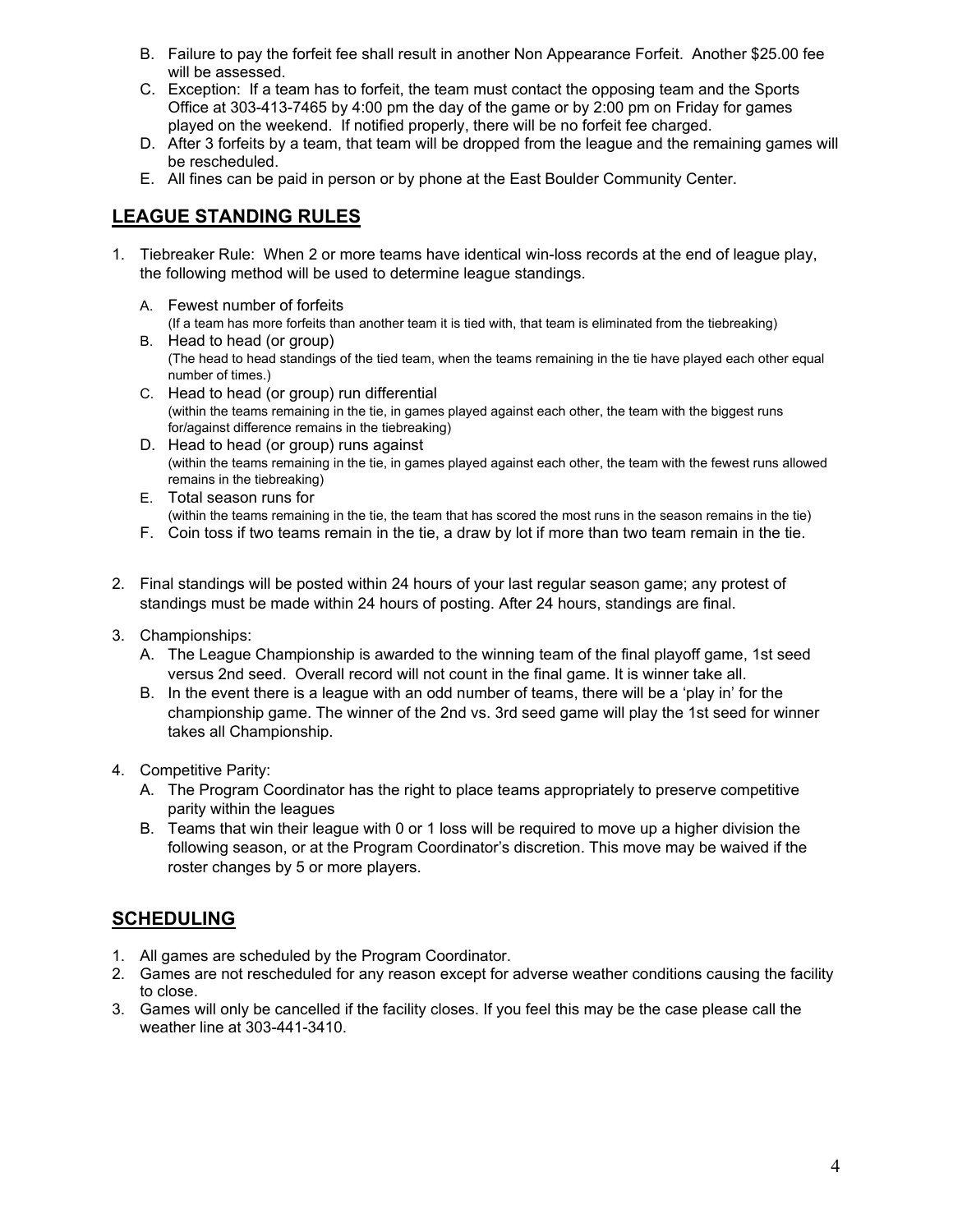#### **CITY OF BOULDER PARKS AND RECREATION-SPORTS**

#### **ADULT SPORTS**

#### OBJECTIVES AND PURPOSES

The objectives and purposes of the Boulder Parks and Recreation Department Adult Sports Leagues shall be to foster, develop, promote, and regulate amateur sports in the City of Boulder; to establish rules and regulations governing all teams participating: to engage in any activity that will be beneficial to the participants and the leagues' well-being, and to extend the sports as wholesome recreational activities.

 $\mathcal{L}_\mathcal{L} = \mathcal{L}_\mathcal{L} = \mathcal{L}_\mathcal{L} = \mathcal{L}_\mathcal{L} = \mathcal{L}_\mathcal{L} = \mathcal{L}_\mathcal{L} = \mathcal{L}_\mathcal{L} = \mathcal{L}_\mathcal{L} = \mathcal{L}_\mathcal{L} = \mathcal{L}_\mathcal{L} = \mathcal{L}_\mathcal{L} = \mathcal{L}_\mathcal{L} = \mathcal{L}_\mathcal{L} = \mathcal{L}_\mathcal{L} = \mathcal{L}_\mathcal{L} = \mathcal{L}_\mathcal{L} = \mathcal{L}_\mathcal{L}$ 

#### GENERAL POLICY STATEMENT

The Boulder Parks and Recreation Department reserves the right to change any and all rules, regulations and policies whenever due cause warrants a change. When a change is made, all managers of teams affected by the change will be notified immediately.

#### GENERAL POLICIES

The regulations stated under General Policies will govern all adult sport leagues: basketball, softball, dodgeball, volleyball, kickball and soccer.

Animals: No animals will be allowed in any sport complex with the exception of service animals with clearly marked insignia.

Bottles and Kegs: No bottles or kegs are allowed at the sport complexes.

Pleasant View Soccer Complex – No alcohol is allowed.

Sportsmanship and fair play will be the hallmark of all adult sport programs.

The Rules Committee that governs all Boulder Parks and Recreation Adult Sports will be composed of the Recreation Supervisor and the Program Coordinator for the respective sport.

#### TEAM REGISTRATION

In the event that we receive the maximum number of team entries during registration, the following priority will be used for teams on the waiting list.

One, teams that played in the same league and classification last year or teams moving up a classification. Two, teams that were first added to the waitlist.

Three, teams that contain the highest percentage of City of Boulder residents.

Entry Fees and deadlines vary with each sport or league; please refer to the entry fee listed under each sport. Entries must be received by the published deadline or late fees may be incurred. Teams will not be considered entered until their entry fee has been paid in full.

Dividing Teams: The Boulder Parks and Recreation Department reserves the right and authority to place teams into leagues or divisions so competitive parity can be achieved.

Limit of Team Entries: The number of team entries will be limited due to facility availability. All entries are taken on a first come, first served basis. To assure team entry, team fees must be paid at the time of registration as designated on the specific league information.

#### ROSTERS

Each player must sign the roster/waiver form before playing to be considered an eligible player.

Teams may have as many players on its roster as desired. All rosters must be turned in either typed or printed in a neat manner. Teams may add players at any time during the season unless designated by specific league rules.

Refunds: Absolutely no entry or player fees will be refunded once the deadline has passed.

Players may play in as many leagues as they want but only one team per league. Players must sign a roster/waiver for each team they play with.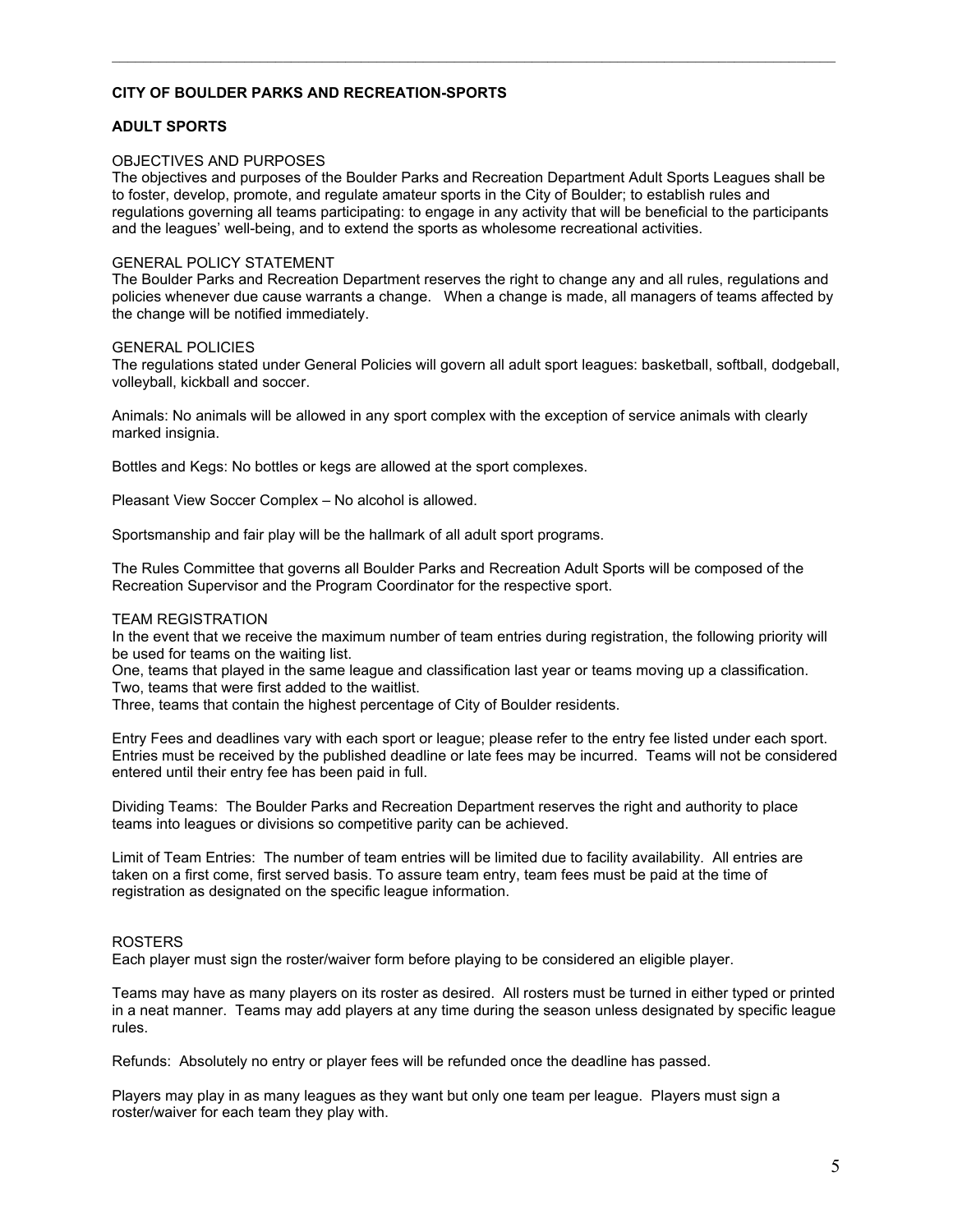Participants must be 16 years of age in order to play in the Adult Sport Leagues.

Current varsity athletes in the particular sport from either high school or college are ineligible during "on" season.

### NO OFFICIAL PRESENT RULE

In the event that an official fails to be present and the two teams wish to play:

- 1. The game supervisor must be notified.
- 2. The absent official form must be signed by both team managers and the game supervisor.
- 3. At the game's end the form must be given to the game supervisor.
- 4. The scores will then be entered into the official record.

In the event that an official fails to be present and the two teams do not wish to play, a makeup game will be scheduled at Program Coordinator's discretion.

Release of Liability: It is the manager's responsibility to see that each player is aware and agrees that there are certain inherent dangers and risks involved in playing and participating in the sports of basketball, softball, dodgeball, volleyball, kickball and soccer. By accepting the role of manager you assume the liability for all players who have not signed the roster. All players must realize that they may be exposed to possible injury in connection with participation in the sport. All players are to be notified that the City of Boulder, the affiliated facilities, affiliated teams, and any staff members will not be held responsible for injuries.

## **City of Boulder Parks and Recreation Player Code of Conduct**

**Definitions** 

Manager - A person designated as the team spokesperson. One who is either a player or non-player

Player - A person who actively participates in the game, whether it is playing or sitting on the bench, and who is on the roster.

Spectator - A person who comes out to watch the games for entertainment with no physical involvement. Official - A person on the field to administer the official rules.

Participation - Any involvement in the Boulder Parks and Recreation Department activities such as spectating, officiating, playing, coaching, registering for classes, or attending non-sporting events.

Recreation Activity - Any class or event sponsored by the Boulder Parks and Recreation Department.

Program Coordinator - The full-time Parks and Recreation employee designated to organize and supervise the activity.

No player shall:

- \* At any time lay a hand upon, shove, strike, or threaten an official, player, or spectator.
- \* Refuse to abide by an official's decision.
- \* Be guilty of obscene gestures, objectionable demonstrations, or dissent of an official's decision.
- \* Be guilty of using unnecessarily rough tactics in the play of the game against the body and person of an opposing player.
- \* Be guilty of physical attack as an aggressor on any player, official, or spectator.
- \* Be guilty of using foul language (swearing) or abusive verbal attack upon any player, official, or spectator.
- \* Appear on the field under the influence of alcohol to the extent that he/she is inclined to cause harm to him/herself or another player.

Officials are required to suspend the player immediately from further play and report the player to the Program Coordinator.

Minimum Penalty: Removal from the game, suspension from the team's next game and placed on probation for the remainder of the season.

Maximum Penalty: Suspension from all City of Boulder recreational activities for life. Case is subject to review the following year. Police involvement.

No player shall:

\* Discuss with an official in any manner the decisions reached by an official. Exception: The manager or captain may confer with the official(s) in a reasonable and civil manner.

\* Smoke while coming off or going onto the field of play in any recreation facility.

Minimum Penalty: Warning by the official.

Maximum Penalty: Suspension from all recreational activities for one year and probation for the following year. Case is subject to review the following year. Police involvement.

1. Any player being placed on probation for the remainder of the season and reported again for the violation of Code of Conduct will be suspended for the remainder of the season.